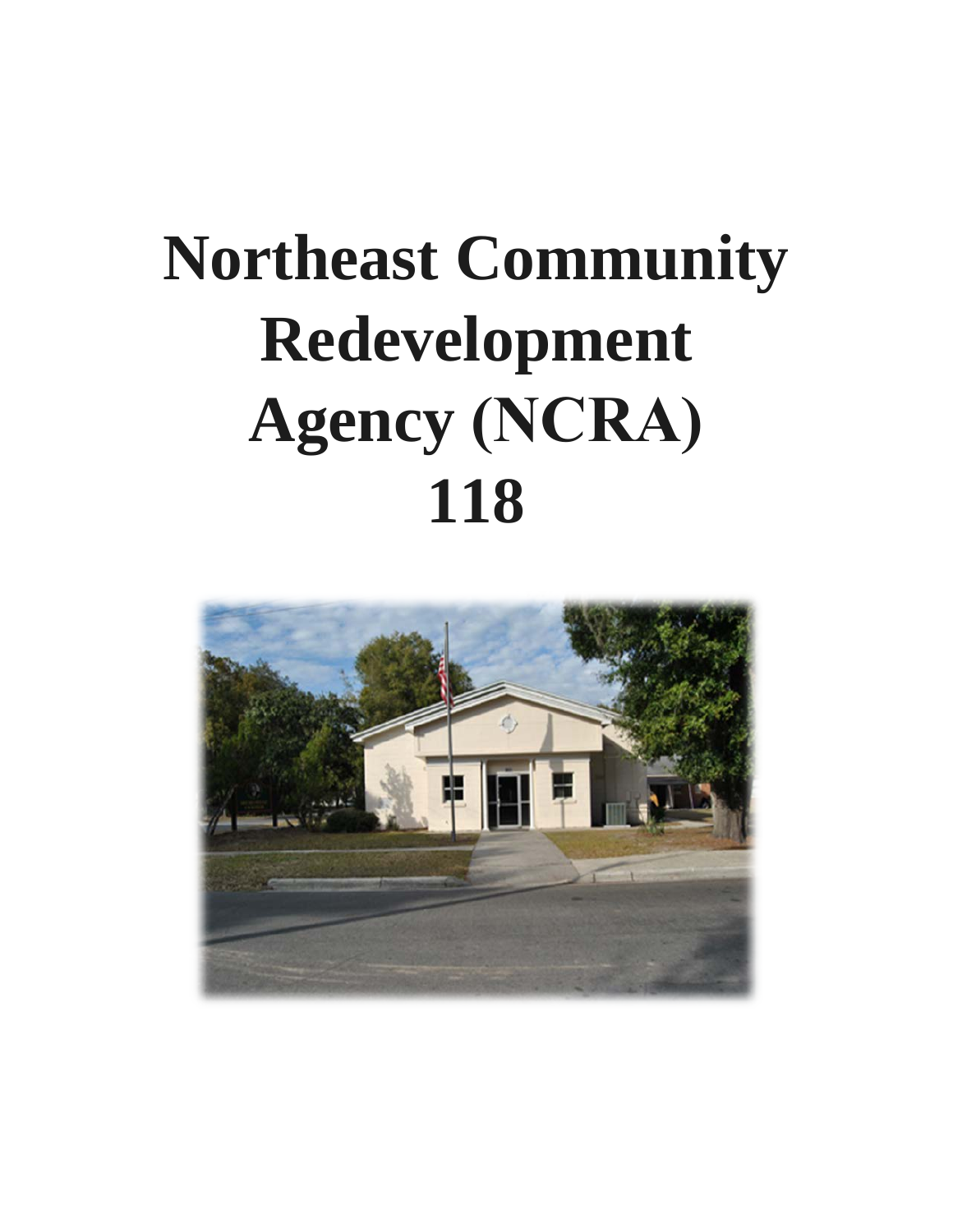## CITY OF MOUNT DORA FUND 118 - N.E.REDEVELOPMENT AGENCY REVENUE LINE ITEM DETAIL

|                            |                                   |   | FY 2018-2019    | FY 2019-2020             | FY 2020-2021<br><b>AMENDED</b> | FY 2020-2021             | FY 2021-22<br><b>ADOPTED</b><br><b>BUDGET</b> |  |
|----------------------------|-----------------------------------|---|-----------------|--------------------------|--------------------------------|--------------------------|-----------------------------------------------|--|
| <b>GL NUMBER</b>           | <b>DESCRIPTION</b>                |   | <b>ACTIVITY</b> | <b>ACTIVITY</b>          | <b>BUDGET</b>                  | <b>ACTIVITY</b>          |                                               |  |
| 118-0000-338.91-00         | <b>CITY TAX INCREMENT</b>         | D | $-$ \$          | - \$                     | 316,652 \$                     | 301,089 \$               | 373,781                                       |  |
| 118-0000-338.92-00         | <b>COUNTY TAX INCREMENT</b>       |   | 211,085         | 247,918                  | 248,120                        | 276,835                  | 308,773                                       |  |
| 118-0000-338.93-00         | <b>LAKE WATER AUTHORITY</b>       |   | 18,775          | 16,131                   | 8,676                          | 17,151                   | 8,676                                         |  |
| 118-0000-338.95-00         | N.E.AMBULANCE INCREMENT           |   |                 |                          | 15,725                         |                          | 15,725                                        |  |
| 118-0000-361.00-00         | <b>INVESTMENT INCOME</b>          |   | 19,474          | 12,457                   | 10,400                         | 1,677                    | 10,400                                        |  |
| 118-0000-361.30-00         | <b>GAIN(LOSS) ON INVESTMENTS</b>  |   | 8,852           | (3,586)                  | $\overline{\phantom{a}}$       |                          | $\overline{\phantom{a}}$                      |  |
| 118-0000-381.01-00         | <b>TRANSFER FROM GENERAL FUND</b> |   | 239,076         | 278,503                  |                                | $\sim$                   | $\overline{\phantom{a}}$                      |  |
| 118-0000-389.10-01         | <b>ESTIMATED CARRYOVER</b>        |   |                 | $\overline{\phantom{a}}$ | 1,370,468                      | $\overline{\phantom{a}}$ | 827,593                                       |  |
| <b>REVENUES - FUND 118</b> |                                   |   | 497,262 \$      | 551,423 \$               | 1,970,041 \$                   | 596,752 \$               | 1,544,948                                     |  |
|                            |                                   |   |                 |                          |                                |                          |                                               |  |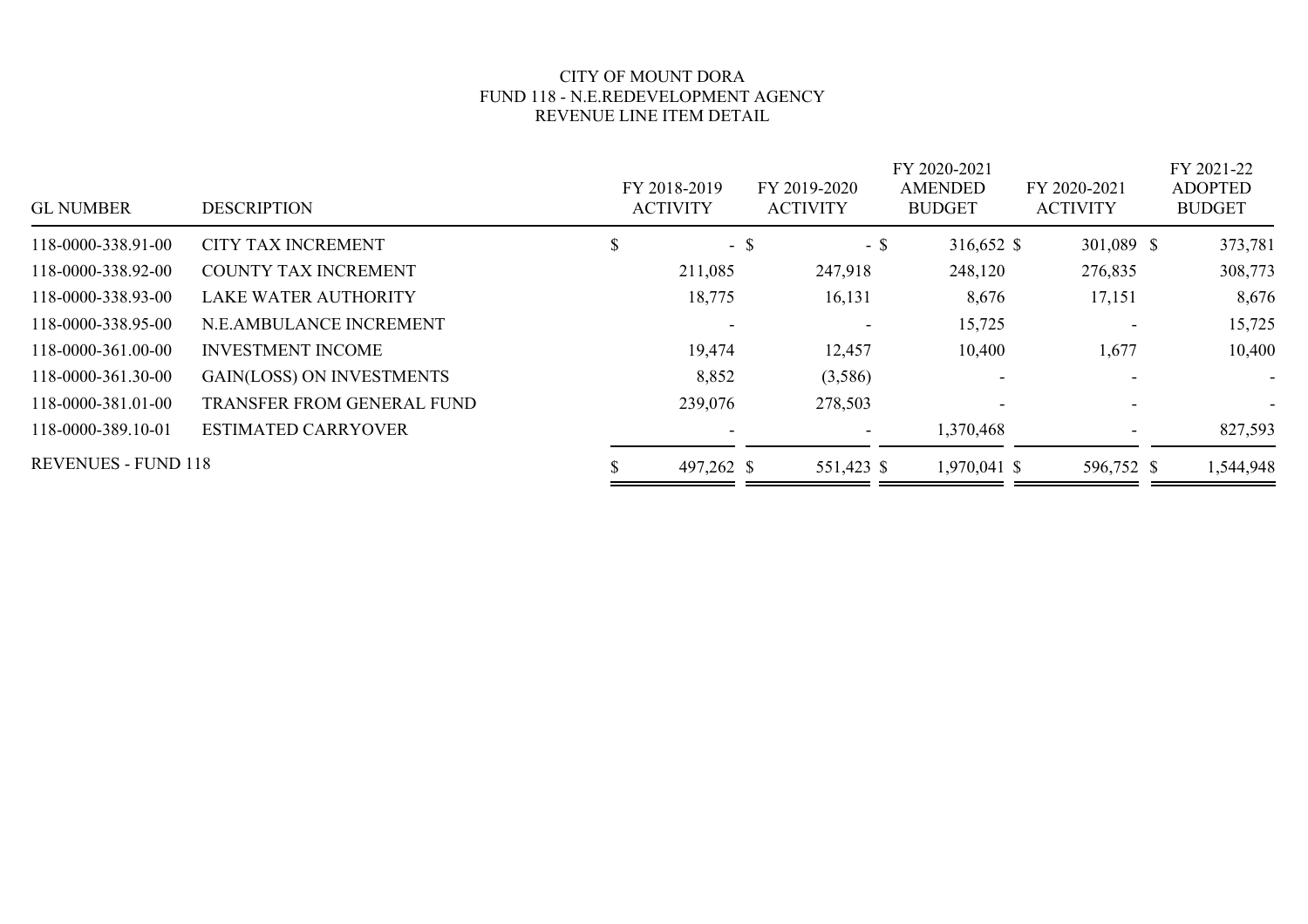## CITY OF MOUNT DORA FUND 118 - N.E.REDEVELOPMENT AGENCY EXPENDITURES LINE ITEM DETAIL

|                                  |                                    |              |                                 |                                 | FY 2020-2021                    |                                 | FY 2021-22<br><b>ADOPTED</b><br><b>BUDGET</b> |  |
|----------------------------------|------------------------------------|--------------|---------------------------------|---------------------------------|---------------------------------|---------------------------------|-----------------------------------------------|--|
| <b>GL NUMBER</b>                 | <b>DESCRIPTION</b>                 |              | FY 2018-2019<br><b>ACTIVITY</b> | FY 2019-2020<br><b>ACTIVITY</b> | <b>AMENDED</b><br><b>BUDGET</b> | FY 2020-2021<br><b>ACTIVITY</b> |                                               |  |
| <b>DEPT 5152 - NORTHEAST CRA</b> |                                    |              |                                 |                                 |                                 |                                 |                                               |  |
| PERSONAL SERVICES                |                                    |              |                                 |                                 |                                 |                                 |                                               |  |
| 118-5152-512.00-00               | <b>SALARIES &amp; WAGES</b>        | $\mathbb{S}$ | 97,505 \$                       | 109,440 \$                      |                                 | $-$ \$                          | $-$ \$                                        |  |
| 118-5152-514.00-00               | <b>OVERTIME WAGES</b>              |              | 8,570                           | 4,661                           | $\overline{\phantom{a}}$        |                                 |                                               |  |
| 118-5152-515.01-00               | <b>INCENTIVE PAY</b>               |              | 722                             | 726                             |                                 |                                 |                                               |  |
| 118-5152-521.00-00               | <b>FICA TAXES</b>                  |              | 7,269                           | 7,924                           |                                 |                                 |                                               |  |
| 118-5152-522.00-00               | <b>RETIREMENT EXP</b>              |              | 13,376                          | 11,465                          |                                 |                                 |                                               |  |
| 118-5152-523.00-00               | <b>HEALTH &amp; LIFE INSURANCE</b> |              | 24,377                          | 32,275                          |                                 |                                 |                                               |  |
| 118-5152-524.00-00               | <b>W/C INSURANCE EXP</b>           |              | 1,922                           | 3,022                           |                                 |                                 |                                               |  |
| 118-5152-552.29-99               | <b>LABOR DISTRIBUTION</b>          |              |                                 |                                 | 170,828                         | 170,828                         | 168,900                                       |  |
| PERSONAL SERVICES                |                                    |              | 153,741 \$                      | 169,513 \$                      | 170,828 \$                      | 170,828 \$                      | 168,900                                       |  |
| <b>OPERATING EXPENDITURES</b>    |                                    |              |                                 |                                 |                                 |                                 |                                               |  |
| 118-5152-531.00-00               | PROFESSIONAL SERVICES              |              | 4,408                           | 23,482                          | 20,000                          |                                 | 40,000                                        |  |
| 118-5152-532.00-00               | <b>ACCOUNTING &amp; AUDITING</b>   |              |                                 |                                 |                                 | (18)                            | 7,500                                         |  |
| 118-5152-534.00-00               | OTHER CONTRACTUAL SERVICE          |              | 32,952                          | 30,520                          | 50,000                          |                                 | 60,000                                        |  |
| 118-5152-540.00-00               | TRAVEL & PER DIEM                  |              | 1,695                           | 766                             | 1,572                           |                                 | 1,500                                         |  |
| 118-5152-541.00-00               | <b>COMMUNICATION SERVICES</b>      |              |                                 |                                 | 432                             | 286                             | 1,932                                         |  |
| 118-5152-542.00-00               | MAIL & FREIGHT                     |              |                                 |                                 |                                 |                                 | 500                                           |  |
| 118-5152-543.00-00               | <b>UTILITY SERVICES</b>            |              | 1,194                           | 1,102                           | 1,214                           | 927                             | 1,500                                         |  |
| 118-5152-545.00-00               | <b>INSURANCE</b>                   |              | 7,627                           | 8,131                           |                                 |                                 |                                               |  |
| 118-5152-546.00-00               | <b>REPAIR &amp; MAINT SERVICES</b> |              | 6,537                           | 818                             | 30,000                          | 17,000                          | 20,000                                        |  |
| 118-5152-548.00-00               | PROMOTIONAL ACTIVITIES/AD          |              | 4,918                           | 744                             | 50,000                          | 196                             | 30,000                                        |  |
| 118-5152-549.00-00               | OTHER CURRENT CHGS & OBLG          |              | 522                             | 151                             | 3,375                           |                                 | 3,375                                         |  |
| 118-5152-551.00-00               | <b>OFFICE SUPPLIES</b>             |              | (278)                           | 497                             | 1,000                           | 468                             | 1,000                                         |  |
| 118-5152-552.00-00               | <b>OPERATING SUPPLIES</b>          |              | 5,523                           | 8,190                           | 200,000                         | 64,616                          | 42,511                                        |  |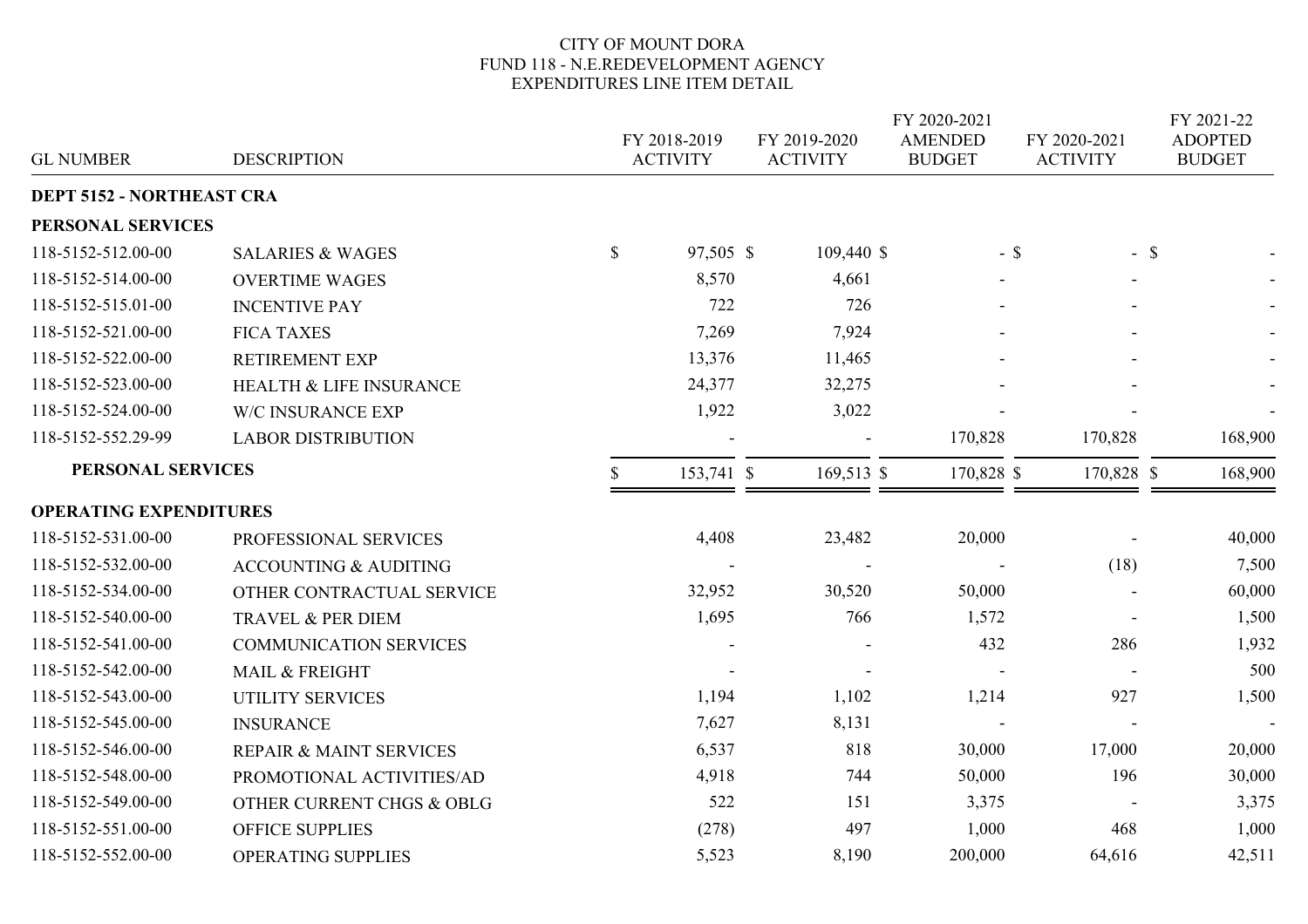| <b>GL NUMBER</b>                            | <b>DESCRIPTION</b>                   |    | FY 2018-2019<br><b>ACTIVITY</b> | FY 2019-2020<br><b>ACTIVITY</b> | FY 2020-2021<br><b>AMENDED</b><br><b>BUDGET</b> |        | FY 2020-2021<br><b>ACTIVITY</b> |        | FY 2021-22<br><b>ADOPTED</b><br><b>BUDGET</b> |
|---------------------------------------------|--------------------------------------|----|---------------------------------|---------------------------------|-------------------------------------------------|--------|---------------------------------|--------|-----------------------------------------------|
| 118-5152-552.49-00                          | UNIFORMS/SHOES/BOOTS                 |    | 51                              | 131                             | 2,714                                           |        |                                 |        | 2,703                                         |
| 118-5152-554.00-00                          | <b>DUES AND MEMBERSHIPS</b>          |    | 315                             | 828                             | 2,500                                           |        | 1,273                           |        | 2,500                                         |
| 118-5152-555.00-00                          | <b>TRAINING</b>                      |    | 623                             | 430                             | 4,000                                           |        | 633                             |        | 3,000                                         |
| <b>OPERATING EXPENDITURES</b>               |                                      |    | 66,087 \$                       | 75,790 \$                       | 366,807 \$                                      |        | 85,381 \$                       |        | 218,021                                       |
| <b>CAPITAL OUTLAY</b>                       |                                      |    |                                 |                                 |                                                 |        |                                 |        |                                               |
| 118-5152-561.00-00                          | <b>LAND</b>                          |    | 188                             |                                 |                                                 |        |                                 |        |                                               |
| 118-5152-563.00-00                          | <b>IMP OTHER THAN BUILDINGS</b>      |    | 10,263                          | 51,926                          |                                                 |        |                                 |        |                                               |
| <b>CAPITAL OUTLAY</b>                       |                                      |    | 10,451 \$                       | 51,926 \$                       |                                                 | $-$ \$ |                                 | $-$ \$ |                                               |
| <b>OTHER USES</b>                           |                                      |    |                                 |                                 |                                                 |        |                                 |        |                                               |
| 118-5152-581.00-01                          | TRANSFER TO GENERAL FUND             |    | 23,420                          | 29,023                          |                                                 |        |                                 |        |                                               |
| 118-5152-581.00-20                          | TRANSFER TO DEBT SERVICE             |    | 20,402                          | 72,013                          |                                                 |        |                                 |        |                                               |
| <b>OTHER USES</b>                           |                                      |    | 43,822 \$                       | $101,036$ \$                    |                                                 | $-$ \$ |                                 | $-$ \$ |                                               |
| <b>GRANTS AND AIDS</b>                      |                                      |    |                                 |                                 |                                                 |        |                                 |        |                                               |
| 118-5152-582.00-00                          | <b>GRANTS IN AID</b>                 |    | 10,500                          |                                 |                                                 |        |                                 |        |                                               |
| 118-5152-583.00-00                          | ECONOMIC DEVELOPMENT/INCENTIVES      |    |                                 | 18,500                          | 20,000                                          |        |                                 |        | 175,000                                       |
| <b>GRANTS AND AIDS</b>                      |                                      | S. | $10,500$ \$                     | 18,500 \$                       | $20,000$ \$                                     |        |                                 | $-$ \$ | 175,000                                       |
| <b>TOTALS FOR DEPT 5152 - NORTHEAST CRA</b> |                                      | Я  | 284,601 \$                      | 416,765 \$                      | 557,635 \$                                      |        | 256,209 \$                      |        | 561,921                                       |
|                                             | DEPT 5555 - OTHER GENERAL GOVERNMENT |    |                                 |                                 |                                                 |        |                                 |        |                                               |
| <b>OTHER USES</b>                           |                                      |    |                                 |                                 |                                                 |        |                                 |        |                                               |
| 118-5555-580.00-01                          | ADMINISTRATIVE SERVICES ALLOCATION   |    |                                 |                                 | 53,126                                          |        | 53,126                          |        | 52,340                                        |
| 118-5555-580.45-00                          | PROPERTY/CASUALTY/AUTO INS PREMIUMS  |    |                                 |                                 | 34,445                                          |        | 34,445                          |        | 20,724                                        |
| 118-5555-581.02-00                          | <b>TRANSFER TO DEBT SERVICE FUND</b> |    |                                 |                                 | 69,830                                          |        | 69,830                          |        | 69,420                                        |
| 118-5555-581.03-10                          | TRANSFER TO GENERAL CONSTRUCTION     |    |                                 |                                 | 1,255,005                                       |        | 395,116                         |        | 825,000                                       |
| 118-5555-589.10-01                          | <b>CURRENT YEARFUND BALANCE</b>      |    |                                 |                                 |                                                 |        |                                 |        | 15,543                                        |